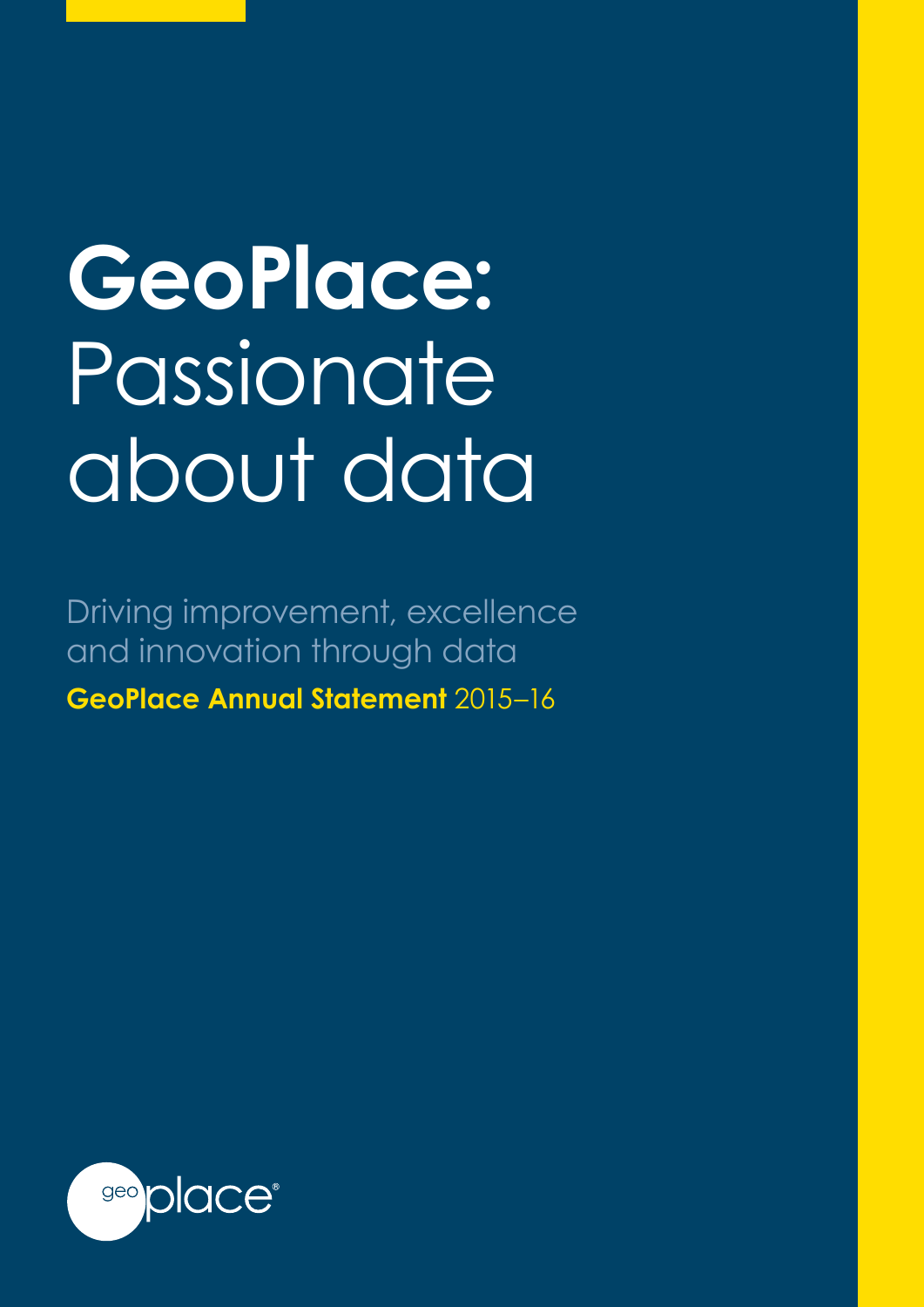

# **Contents**

- Introduction from the Managing Director
- Who we are
- Our purpose
- Our vision
- GeoPlace LLP Board
- Managing Director and Management Team
- How we are governed
- Working with our Members
- DCA Participating **Authorities**
- Ordnance Survey
- Working with other key stakeholders
- JAG(UK) Joint Authorities Group(UK)
- Scotland
- Northern Ireland, Channel Islands, Isle of Man
- Integrated Management Systems
- ISO certification
- INSPIRE
- Quality statement
- Research and Development
- Core skills
- Strategic objectives of GeoPlace
- Our finances
- Sustainable business
- Revenue sources
- Work planned for the next year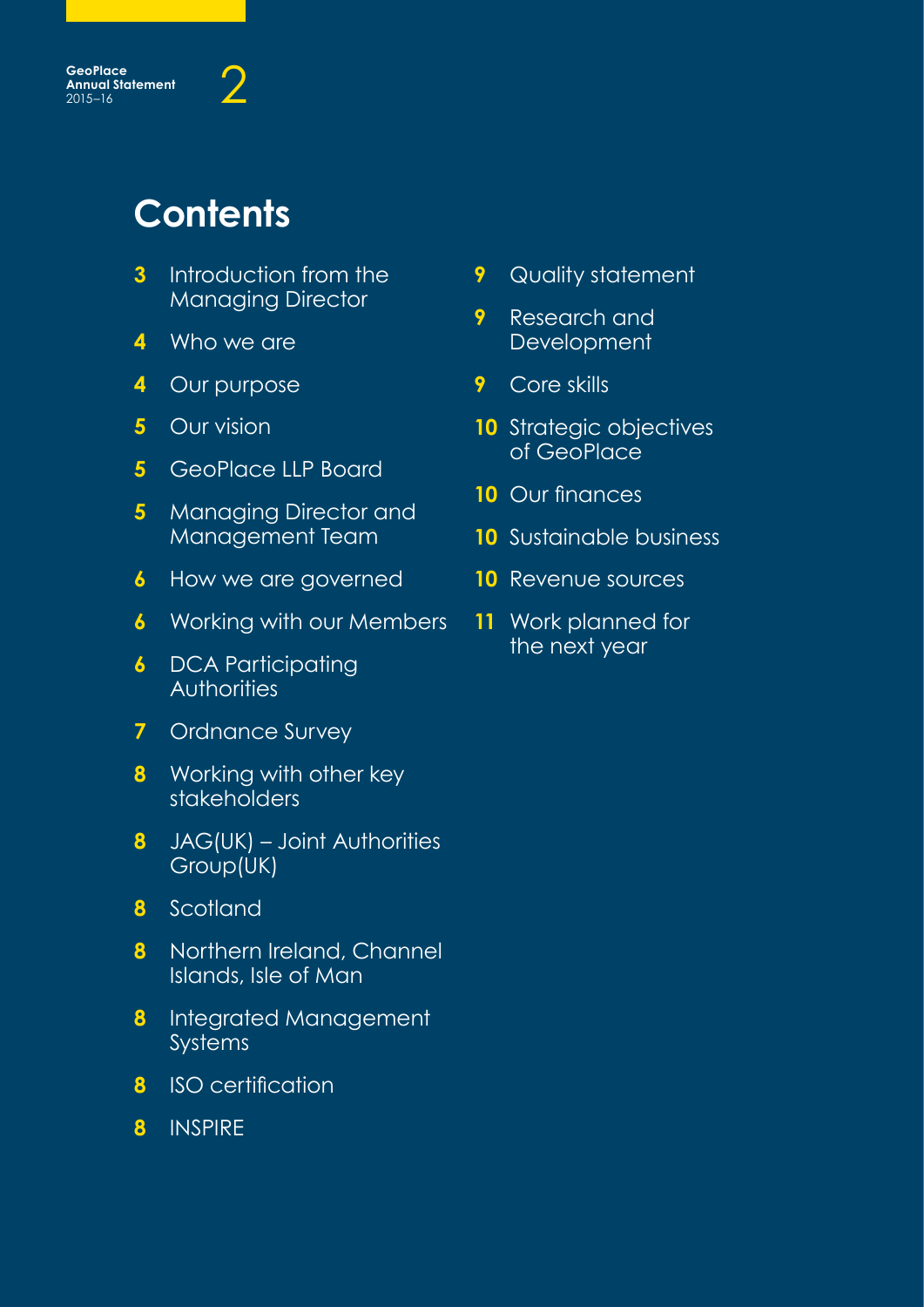

This coming year we will build on the positive achievements made during the last year.

Last October the three Ordnance Survey legacy spatial addressing products and the National Land and Property Gazetteer were withdrawn from the PSMA community. In October 2015, these legacy products will be withdrawn from the commercial market.

This customer base has more demanding requirements for the new products and a separate working group is focusing on analysing these requirements and co-ordinating the changes required. These changes require us to work closely with Ordnance Survey to rationalise the flow of data between the 2 organisations and to review how certain Ordnance Survey products are updated in the future.

Earlier this year, GeoPlace was awarded the Investors in People standard. Our employees are our greatest asset and this accreditation demonstrates our ambition to invest in them.

Supporting one of our objectives – to deliver benefits from the use of spatial addressing data – in February the UPRN (Unique Property Reference Number) was made available as a royalty free data item. This will allow customers of the AddressBase products to freely add the UPRN to their address data.

We produce definitive address information from source; with detailed and up to date classifications; a precise location per address; quality checked by our expert staff; collated stored and maintained as a central resource indexed on the UPRN.

The UPRN on its own is a valuable link mechanism, but the authoritative spatial address information is what is really key to our business. We will continue to promote the 'Power of the UPRN' and

the benefits and cost savings that can be enjoyed by both local and central government where it is used throughout their organisations.

Earlier this year, a new initiative was announced with Ordnance Survey, supported by the Department for Transport (DfT) to develop a new Highways dataset which comprises elements of the National Street Gazetteer (NSG) which is an attribute rich dataset with Ordnance Survey's Integrated Transport Network (ITN), a geometry rich dataset. This will lead to the adoption of a single highways dataset throughout the public sector, complementing the single spatial address database provided by AddressBase.

During the next two years we need to clearly demonstrate to local authorities the wide ranging benefits to them of having a current maintained gazetteer at the heart of their operations and will involve all three parties - the LGA, Ordnance Survey and GeoPlace working closely together.

There will be a continuing high workload for GeoPlace during 2015 -16 throughout all areas of the business as we make a number of changes to meet customer requirements, provide for a wider customer base and utilise the knowledge and expertise in GeoPlace to explore other opportunities for profitable growth.

Overall we need to ensure that the data for the AddressBase and Highways datasets meets and ultimately exceeds customers' expectations.

Our key activities will be to:

- Manage the AddressBase products through a set of prioritised requirements to assist organisations migrating from the legacy addressing products to AddressBase
- Ensure that the AddressBase products continue to meet their specification
- Expand the present geographic coverage of AddressBase to include

Northern Ireland; the Isle of Man and the Channel Islands

- Produce real time updates of the AddressBase products to meet the requirements of emergency services users as well as others customers
- Work in collaboration with Ordnance Survey and the Department of Transport to produce the new Highways dataset, incorporating parts of the NSG and ITN
- Provide support to Ordnance Survey to widen the market for the AddressBase and Highways datasets
- Continue improvements in data quality within AddressBase and the NSG
- Explore the opportunities to exploit the data matching and spatial address management skills and expertise within GeoPlace
- Research the potential for the compilation of other national datasets with data sourced from local authorities

The production of the address and streets products is only possible due to the passion and dedication demonstrated by the GeoPlace staff to all aspects of their work and our commitment to their wellbeing is paramount to our on-going future success.

 $\sum_{i=1}^n$ 

**Richard Mason** Managing Director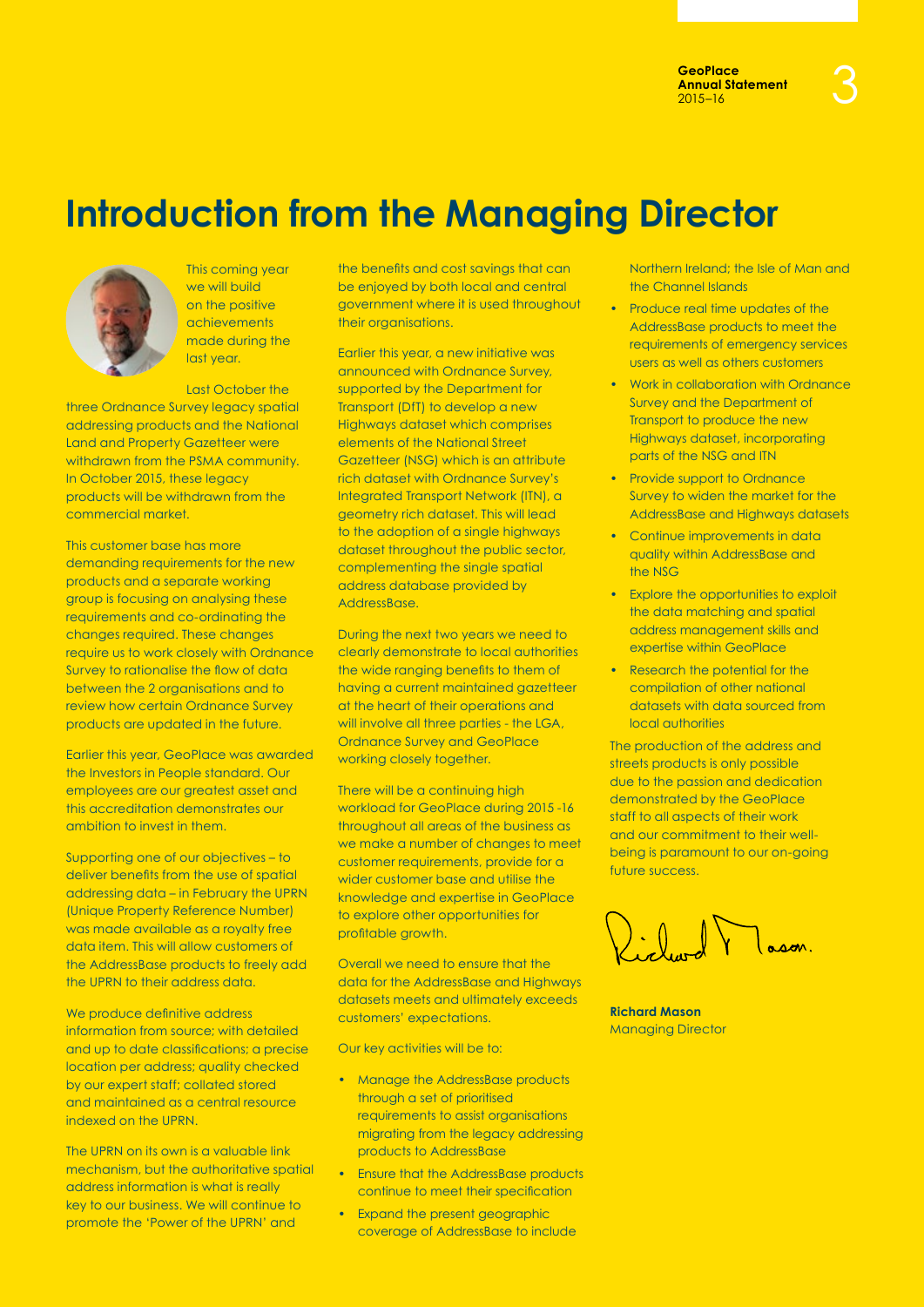# **Who we are**

### GeoPlace LLP is a Limited Liability Partnership jointly owned by the Local Government Association (LGA) and Ordnance Survey.

We are one of the UK's foremost managers of complex national location datasets. Our expert data teams manage the National Address Gazetteer infrastructure and National Street Gazetteer (NSG) containing over 40 million records. This involves analysing and synchronising 2,599,000 changes and carrying out a total of 3,440 data validation checks every 6 weeks.

We work with hundreds of stakeholders across the country. On a daily basis we build on improvements in data quality and classify data through its entire life cycle. From plot to postal to demolition.

As well as building and managing the National Address Gazetteer and the NSG, GeoPlace has audited, cleaned, analysed and matched hundreds of millions of records from the public and private sectors. These records range from small local datasets to nationwide taxation, census, customer records, licensing and command and control systems.

Through our sponsorship of the Joint Authorities Group (JAG(UK)), GeoPlace enables the co-ordination of organisations responsible for the roads and streets of the United Kingdom. We work with government, the Highway Authorities and Utilities Committees, National Traffic Managers Forum and other related bodies for asset or utility network management and other events taking place on the highway.

GeoPlace takes an enterprise approach to data management. We advise clients on data quality to optimise the long term value of data assets. We do this through practices such as data audits and compliance with data standards to enforce quality, enabling organisations to derive greater worth from their data holdings.

GeoPlace LLP is incorporated and registered in England and Wales with company number OC359627. The registered office is Explorer House, Adanac Drive, Southampton, SO16 0AS.

### **Our purpose**

GeoPlace's purpose is to bring together local and national data into comprehensive datasets that consistently meet current and future demand.

GeoPlace leads a series of work programmes to build, develop and expand a national address and street information infrastructure that supports the needs of both the public sector and a wider commercial market. We aim to be world class experts in the field of address and street information management and work in collaboration with trusted partners to bring community benefit from the information that we manage.

#### **We strive to be a Centre of Excellence:**

- Be world class in the application of innovative and creative information management solutions
- Maintain a centre of excellence for state of the art location related information management in the spatial address data and street information sector.

#### **Our core values are to:**

- Promote innovation and creativity in staff
- Work in an agile business environment to allow for rapid change and manoeuvrability
- Foster a working environment based on respect, trust and responsibility.

#### **We work to support our stakeholders:**

GeoPlace will work collaboratively with all stakeholders

#### **We aim to create a culture where:**

- We improve every aspect of our work by innovating, thinking creatively and continually doing things better
- We all work in an trusting, open, honest, supportive environment and enjoy what we do
- We achieve common goals through collaboration
- We are seen as the voice of expertise, trusted and respected for what we do.

**GeoPlace Annual Statement** GeoPlace<br>Annual Statement<br>2015–16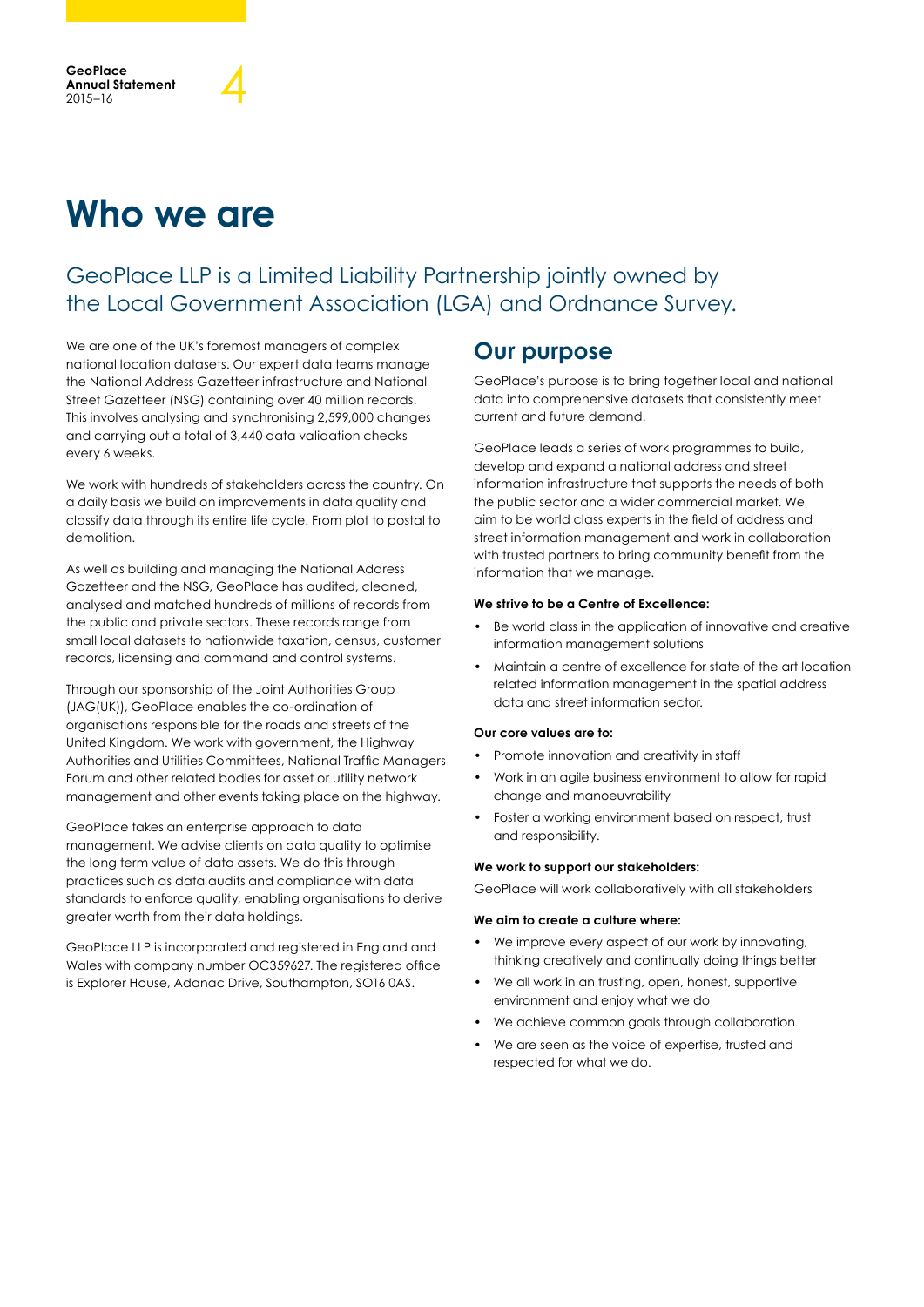# **Our vision**

### **GeoPlace is: Passionate about data**

Driving improvement, excellence and innovation through data

Usage of our data and related services provides efficiency gains and more accurate and improved delivery of public services, over time this will extend across all aspects of government (local and central, emergency services and health) and extend to the private sector. GeoPlace now has the opportunity to become the trusted advisor in matters relating to addresses and streets.

Organisations are now beginning to realise 'the power of the UPRN' through adapting their systems to include it. This is evidenced by wider use of the AddressBase products. Exchange of addresses and address related data can then be undertaken with an improved degree of accuracy and efficiency.

We will coordinate, support and provide leadership to participating local authorities, enabling them to gain maximum benefits from effective address and street information management. By continuing to build effective relationships with these participating authorities we will ensure that the infrastructure we manage provides a value stream from local level through to national product usage.

We will continue to invest in and expand our expertise in managing central address and street hubs. In parallel our data management capabilities will be augmented with the geospatial data management and data capture skills, product management, sales and marketing reach of Ordnance Survey.

GeoPlace will build on its technical infrastructure and expertise that supports the maintenance of statutory address and street gazetteers on behalf of local government as well as producing the National Street Gazetteer and AddressBase

### **GeoPlace LLP Board**

The GeoPlace Board sets the overall strategic direction and policy of GeoPlace and consists of four non-executive members all of whom have one vote.

Two are appointed by the Local Government Association, one of whom chairs the board;

- **Claire Holloway** Head of Corporate Governance and Chair of the GeoPlace Board
- **Juliet Whitworth** Research and Information Manager

Two are appointed by Ordnance Survey;

- **Neil Ackroyd** Chief Operating Officer
- **John Kimmance** Director Public Sector

**Richard Mason,** the GeoPlace Managing Director, reports to the GeoPlace Board.

### **Managing Director and Management Team**

GeoPlace is managed by a Management Team which consists of the Managing Director and five senior GeoPlace employees. See below for more information on the Management Team



**Richard Mason** Managing Director



**Simon Barlow** Head of Information Management



**Steve Brandwood** Head of Engagement



**Radha Chandrasekaran** Head of Information Systems Development



**Nick Griffiths** Head of Data Consultancy



**Kate de Groot** Head of Business Planning, Operations and Quality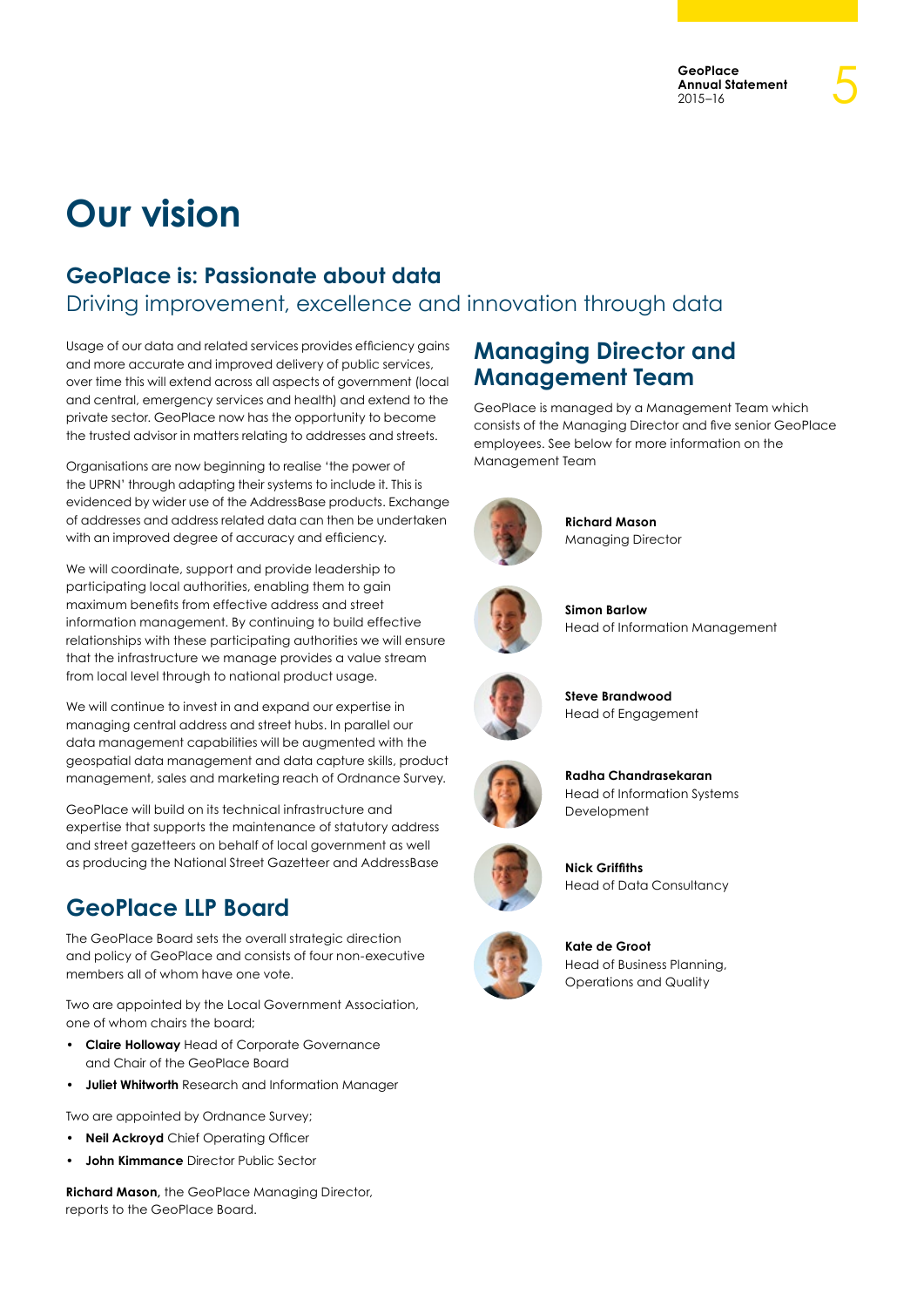## **How we are governed**

The diagram on the next page shows the operating model for GeoPlace

There is also a GI Customer group established as part of the PSMA. This group is chaired by someone appointed by BIS and has representatives across the whole public sector. This group has the ability to request changes in the AddressBase product specification from Ordnance Survey.

Through the Data Distribution Agreement between Ordnance Survey and GeoPlace, Ordnance Survey has the responsibility for developing the specifications, on the basis that all new specifications or changes to existing specifications will require agreement with GeoPlace.

### **Working with our Members**

As its parent organisations, GeoPlace has close working relationships with both the Local Government Association and Ordnance Survey.

#### **DCA Participating Authorities**

The Data Co-operation Agreement (DCA) Participating Authorities are key stakeholders for GeoPlace. Their requirements for both the services we provide and the data they use and maintain is managed through the Authority Contacts Executive (ACE). Over the last year we have continued to work in partnership with the DCA

community and the quality of the services and data continues to improve.

This group is primarily responsible for ensuring that the DCA is managed correctly and is represented by membership of both GeoPlace staff and the elected local authority National Custodian Chairs. This group is also responsible for agreeing data entry conventions and data quality improvement targets for participating local authorities and agreeing project work that impacts the supply and use of address and street data within DCA members.

There are 348 local authorities in England and Wales providing address updates and 174 authorities providing street updates to GeoPlace. These

| Governance                                                  | <b>Purpose</b>                                                                                                                                                         | Membership                                                         |
|-------------------------------------------------------------|------------------------------------------------------------------------------------------------------------------------------------------------------------------------|--------------------------------------------------------------------|
| <b>LLP Board</b>                                            | To provide strategic direction to the<br>GeoPlace business, Authorisation of the<br><b>Business Plan</b>                                                               | Ordnance Survey and Local Government<br><b>Association Members</b> |
| <b>GeoPlace Management Team</b>                             | To plan and manage the operations of<br>GeoPlace                                                                                                                       | GeoPlace (internal)                                                |
| <b>Authority Custodian Executive</b><br>(ACE)               | To manage the DCA contract on behalf of<br><b>Local Government</b>                                                                                                     | <b>Local Government with GeoPlace</b><br>representation            |
|                                                             |                                                                                                                                                                        | (2 votes for each party)                                           |
| <b>GeoPlace / Ordnance Survey</b><br><b>Programme Board</b> | This board is the focus point for the strategic<br>management of NAG and NSG data delivery<br>to OS and the OS AddressBase and New<br>Highways Data product management | GeoPlace and Ordnance Survey (strategic<br>and contractual)        |
| <b>NAG/AB Technical Group</b>                               | To manage the on-going Business as<br>Usual and technical work for NAG and the<br>AddressBase products                                                                 | GeoPlace and Ordnance Survey (technical)                           |
| <b>New Highways Project Group</b>                           | Coordination of the delivery and transition to<br>BAU for the New Highways Data products                                                                               | GeoPlace and Ordnance Survey (technical<br>and commercial)         |
| <b>GeoPlace Operations Group</b>                            | To manage internal business operations<br>focused around the governance and<br>communications with our data providers<br>around data quality and new requirements      | GeoPlace (internal)                                                |
| <b>Programme Executive</b>                                  | To manage the overall work programme and<br>coordinate project work within GeoPlace                                                                                    | GeoPlace (internal)                                                |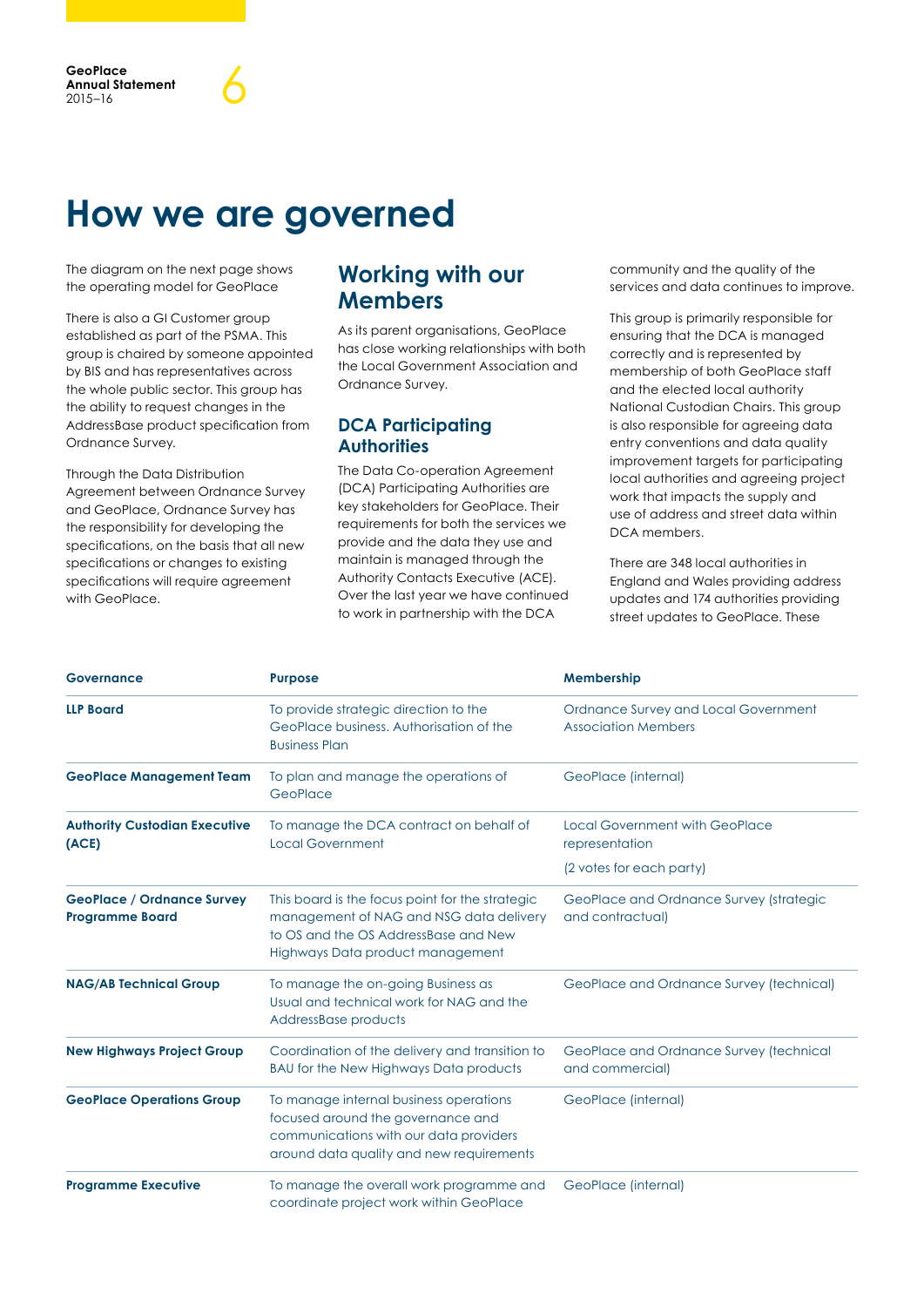

updates form the bulk of the National Address Gazetteer, AddressBase products and the NSG. The Data Cooperation Agreement (DCA) provides a contractual commitment between each authority (knows as a Participating Authority) and GeoPlace.

Shared ownership of the DCA (including technical documentation, the continuous improvement programme and the performance management framework) with Participating Authorities is critical to ensure commitment by local government to GeoPlace's work.

Through this shared ownership, GeoPlace has worked extremely successfully in building a Participating Authority community, committed to the success of the National Address Gazetteer and the NSG.

The DCA provides local government's operational contribution to the

GeoPlace partnership. Contract management and governance arrangements have been put in place to reflect the need to manage a standard agreement across a large number of Participating Authorities. The DCA sets out a variation procedure whereby variation may be made to the DCA in writing between the Participating Authority and GeoPlace, where such amendment has the unanimous agreement of the Authority Contacts Executive (ACE) – the body formed from representatives of Participating Authorities, elected by their peers and representatives of GeoPlace.

The DCA specifically highlights areas where change may be expected, to reflect existing strategic thinking and discussion, operational development over time and to enable the utilisation of newer technologies – such as the introduction of Central Maintenance.

It also puts in place processes for the agreement, management and evolution of the improvement targets and performance measures.

GeoPlace manages a network of officer contacts, which, as detailed in the DCA governance, elect peers to represent them at regional level. These regional representatives elect the Participating Authority representatives on ACE. ACE ultimately manages a programme of communication and consultation with Participating Authorities prior to any formal contract change process being implemented.

Local authorities gain benefit through efficiencies; savings; and a platform for transformation through this joint work. The central collation of data by GeoPlace is at no direct cost to authorities and adds value through standardisation and quality assurance, and GeoPlace acts as focus and leadership to ensure return on local investment. The wider public sector benefits as a result and this opens the door for service transformation and efficiency between councils and other bodies they work with.

#### **Ordnance Survey**

We continue to work with the Operations Group of Ordnance Survey to enhance the interfaces which:

- 1. provide GeoPlace and participating local authorities with change intelligence from surveying work
- 2. provide OS with change intelligence which allows for a more targeted approach to areas of the country that require surveying and specifically improve the cartographic text within OS MasterMap Topography based on official street naming and numbering.

Our aim is to reduce our direct costs for Operations and improve data quality across the organisations.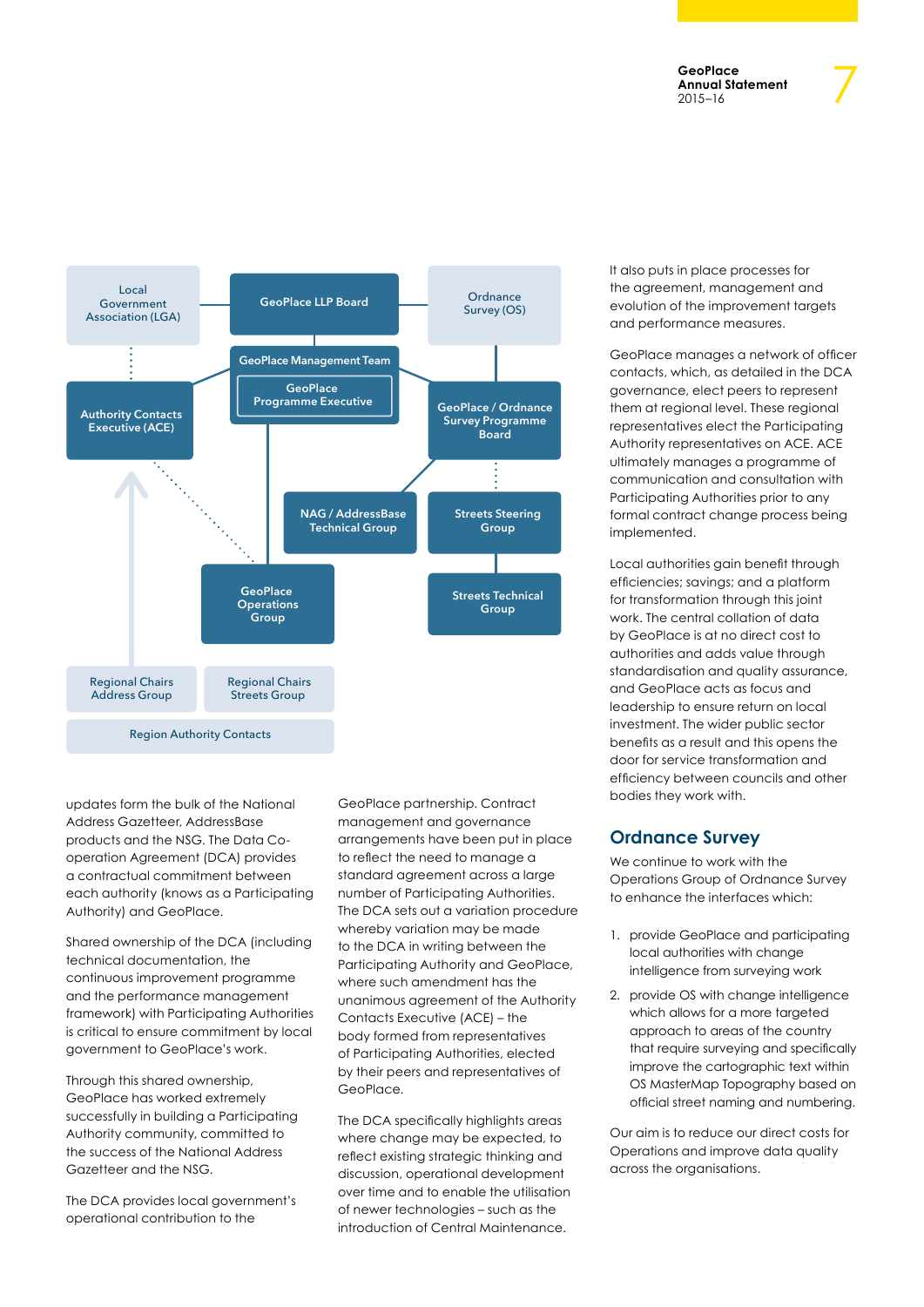# **Working with other key stakeholders**

#### **JAG(UK) – Joint Authorities Group(UK)**

GeoPlace supports the Joint Authorities Group(UK) (JAG(UK)) in the promotion of UK local authorities in the formulation and adoption of highways management policies.

Since our support of JAG(UK), its membership income has increased and its activities are seeing wider recognition as a result of the closer ties with local government. Improved relations with the DfT and greater collaboration with the Highways Authorities and Utilities Committee(UK) (HAUC(UK)) are leading to projects such as the HAUC(UK) Performance Scorecards being well received and being more widely used by DfT and HAUC(UK) for policy decisions and improvements in street works practices.

In collaboration with the JAG(UK) Board we developed a new JAG(UK) website to allow its members to be better informed of JAG(UK) work and also share information across its community.

#### **Scotland**

The One Scotland Gazetteer (OSG) data is integrated into the GeoPlace processing and production systems for the NAG and this data was included in AddressBase product outputs from May 2012. We are in regular dialogue with both the Improvement Service for Scotland and ThinkWhere, who are the principal contractor for the OSG, to ensure a good quality and frequent data supply from each of the 32 Scottish councils.

#### **Northern Ireland, Channel Islands and Isle of Man**

We are currently defining the appropriate data management processes to enable us to integrate data from other geographic domains in order to extend the coverage of AddressBase products in the market.

Requirements have been identified from within the PSMA community and wider commercial sector for AddressBase data covering Northern Ireland, the Chanel Islands and the Isle of Man.

We aim to release this extended coverage during 2015 subject to Ordnance Survey coming to a contractual relationship with the data suppliers, namely Land and Property Services (LPS) Northern Ireland, Isle of Man Government and the States of Jersey & Guernsey Government.

#### **INSPIRE**

On behalf of all local highway authorities in England and Wales GeoPlace has successfully delivered its commitments under the INSPIRE Directive in relation to the NSG as part of the Transport data theme. We have developed the necessary compliant discovery, view and download web services to view and access road information. Under a separate agreement local authority obligations for the INSPIRE Address theme are being fulfilled by Ordnance Survey via AddressBase.

#### **Integrated Management Systems**

GeoPlace operates a Quality Management System (QMS) which is certified by the British Standards Institute (BSi) to meet the requirements of ISO 9001. We have also received certification for ISO 27001 – the ISO Information Security Standard. As part of our Information Management Security System, GeoPlace maintains a Business Continuity Plan which is now being updated and is certified to ISO 27001. This covers all company assets including hardware availability, staff and offices and also disaster recovery plans.

In order to create and maintain the optimum alignment of the business and IT we are taking a wider Enterprise Architecture (EA) perspective across our business. As our business gets

more complicated this approach is fundamentally important for GeoPlace and will ensure our continued success in delivering appropriate operations, systems and IT solutions. The EA work is being built incrementally and through on-going project work managed centrally through the Programme Executive. It aligns with, and works in parallel with, both our QMS and ISMS and equips our integrated management systems with rigorous principles and standards within a framework of adaptive methodologies.

#### **ISO certification**

GeoPlace has achieved certification to two industry recognised and highly respected international standards, namely ISO9001 for Quality Management, and ISO/IEC27001 for Information Security. Certification of our management systems to these standards is part of GeoPlace's drive for quality, accuracy, and security for all the work we do.

GeoPlace operates a Quality Management System (QMS) which is certified and regularly audited by BSI Management Systems (BSI) to meet the requirements of BS EN ISO 9001:2008. This system has been certified since 2008, and passed full recertification in November 2014, recertifying the system through to the end of 2017.

In addition GeoPlace also operates an Information Security Management System (ISMS) certified to meet the requirements of BS EN ISO 27001:2013, with our current certification running through to October 2016.

Whilst many organisations take the view that these standards either require unnecessary overheads or are too difficult to implement, GeoPlace's approach has been to take the key aspects of these standards and apply them intelligently so as to get the maximum benefit for our business. This pragmatic approach to implementing and managing both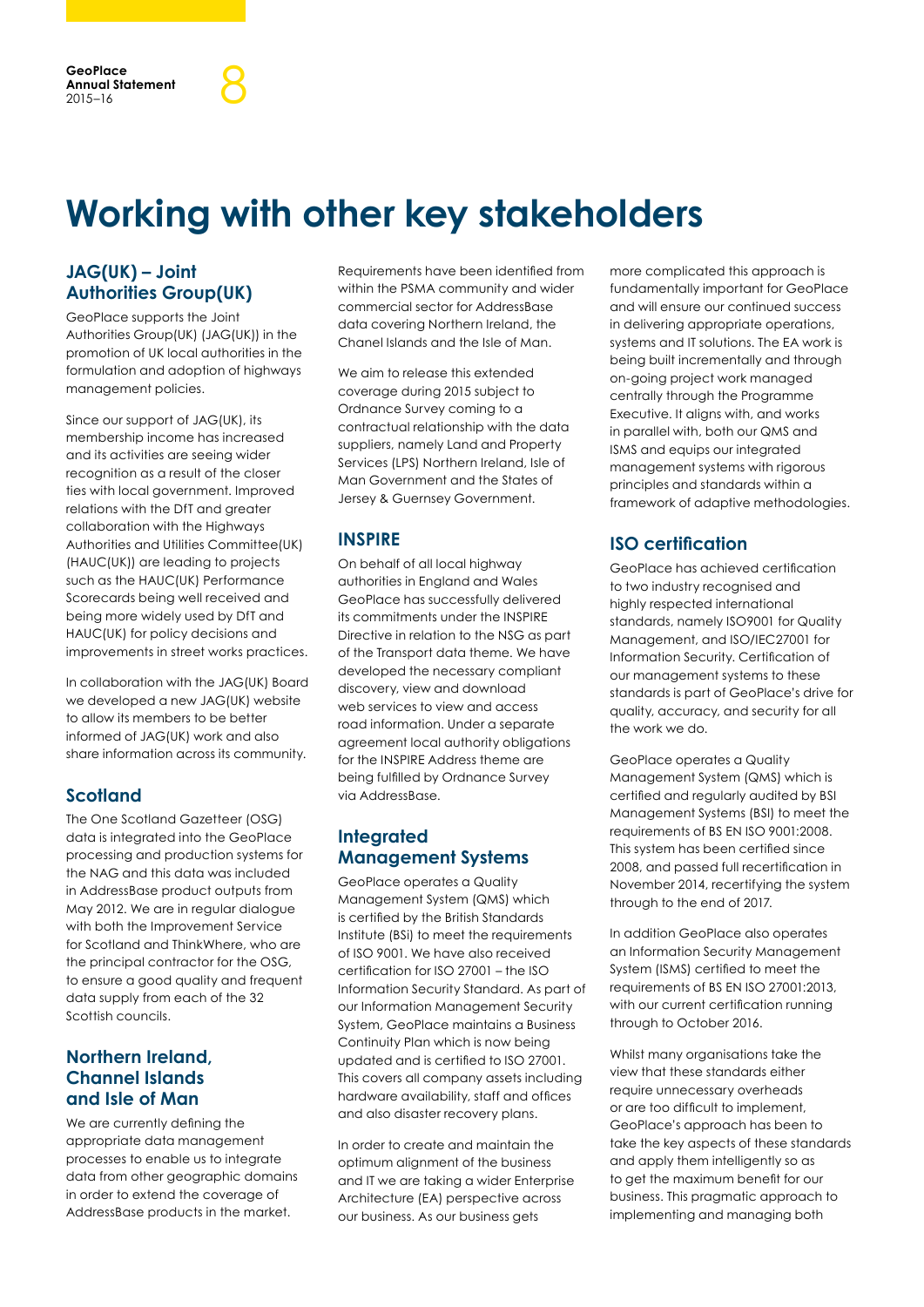9

standards has provided many benefits across GeoPlace. By identifying common elements of both standards, our experience has allowed us to make optimum use of technology to streamline the operations of GeoPlace's business and avoid the often experienced overheads.

GeoPlace's management systems both apply to 'provision to the public and private sectors of information management and consultancy services, relating to address location information and street information'. GeoPlace's QMS and ISMS continue to be part of the on-going management of the business, centred on the definition and management of well-defined business processes.

#### **Quality statement**

The management of GeoPlace is committed to providing services that consistently meet the needs and expectations of both our clients and our staff. Accordingly, the following policies have been established:

- We listen to and understand our customer needs and provide them with exceptional support and service
- We will continue to exceed our customers' expectations through the continual improvement of performance, reliability, responsiveness and value
- We monitor and develop our staff's skills to ensure that they are able to fulfil their role within the company and benefit from personal professional development.

Quality objectives have been established and are reviewed at all relevant areas and levels of the organisation. These are reviewed for suitability at appropriate times, and have been designed to be measurable and consistent with the policy.

This policy has been communicated and understood throughout the organisation. All staff have the

responsibility to familiarise themselves with both this policy and the sections of the Operating Procedures relevant to their specific roles.

Richard Mason, Managing Director, accepts ultimate responsibility for Quality, and through the Management Team, will continually review and improve the effectiveness of our Quality Management System.

#### **Research and Development**

As the user base for AddressBase and NSG derived products increases, particularly in the light of the extension of use by the consumer sector, we need to increase the overall product quality in the data and increase national consistency levels. This will apply to data from England and Wales and as an alerting service to Scottish local authorities.

We plan to achieve this through setting up internal research and development activities to allow for investigative and research based work around industry best practice and further developing our centre of excellence knowledge.

#### **Core skills**

Creating and maintaining large spatial address and street datasets to a high standard of currency and accuracy requires specialist intellectual capability and expertise. This has been built up over fifteen years and is now one of the core skills within GeoPlace and gives us a unique strategic advantage over other service providers.

This expertise along with our ability to manage and define our work effectively and efficiently to meet changing business, user and industry needs in a robust, adaptable and professional manner allows us to achieve the results we do.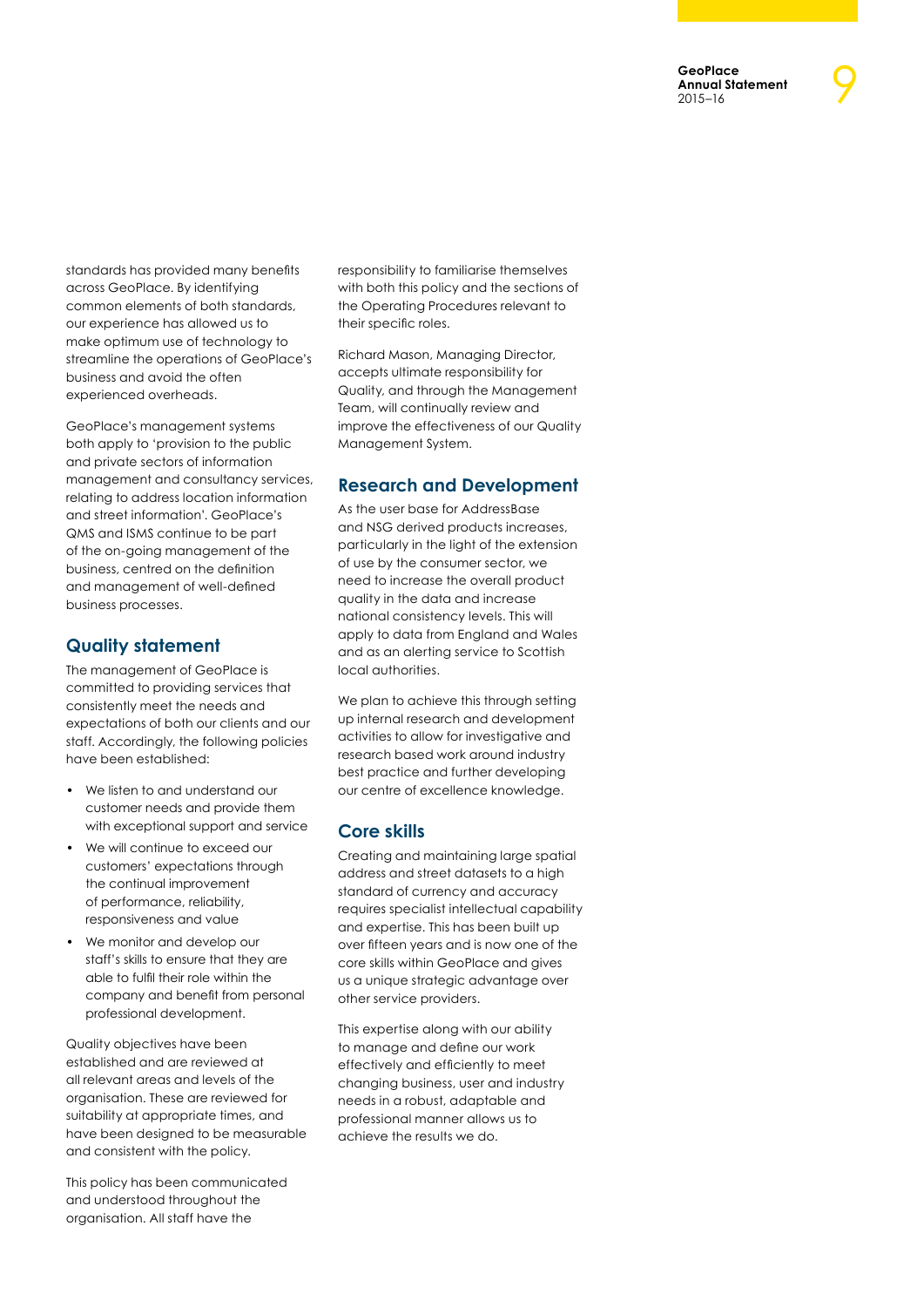# **Strategic objectives of GeoPlace**

### GeoPlace has three strategic aims agreed with our Board:

- 1. To deliver national benefit from the use of spatial addressing and streets data
- 2. To create efficiencies and improvements in the Public Sector
- 3. To strengthen the business to provide an operational surplus supporting investment.

These are carried out through the following operational objectives, all of which contribute to the achievement of the strategic aims.

- 1. Provide a highly professional service to the local authorities which meets both their and our business needs and improves access and update to the national datasets
- 2. Coordinate the address and street data maintenance processes from trusted data sources
- 3. Continue to maintain and enhance the definitive National Address Gazetteer infrastructure for the UK
- 4. Employ the most appropriate technologies and processes to secure efficiencies in production and reduce current duplications of work across the addressing end to end process
- 5. Produce the data for the AddressBase products for Ordnance Survey to take to market
- 6. Continue to deliver the NSG to meet statutory obligations and build upon this work to enhance the value of street information collected from local government.
- 7. Support the actual use of the data produced by GeoPlace
- 8. Share with Ordnance Survey a full understanding of the knowledge and expertise around the management of addressing and street information available from GeoPlace
- 9. Provide data matching services to link third party and organisational datasets through the UPRN and USRN
- 10. Maintain a sustainable and profitable business.

### **Our finances**

#### **Sustainable business**

GeoPlace has developed a sustainable business that provides a return to the GeoPlace Members as defined in our financial model. GeoPlace is a commercial business that is expected to create profits for both long term investment in our business and financial returns to Ordnance Survey and the Local Government Association.

#### **Revenue sources**

GeoPlace revenues are derived from two main sources:

- 1. an allocation from the Ordnance Survey PSMA contract
- 2. revenues derived from existing and new Ordnance Survey contracts across a wide range of organisations.

**GeoPlace Annual Statement** GeoPlace<br>Annual Statement<br>2015–16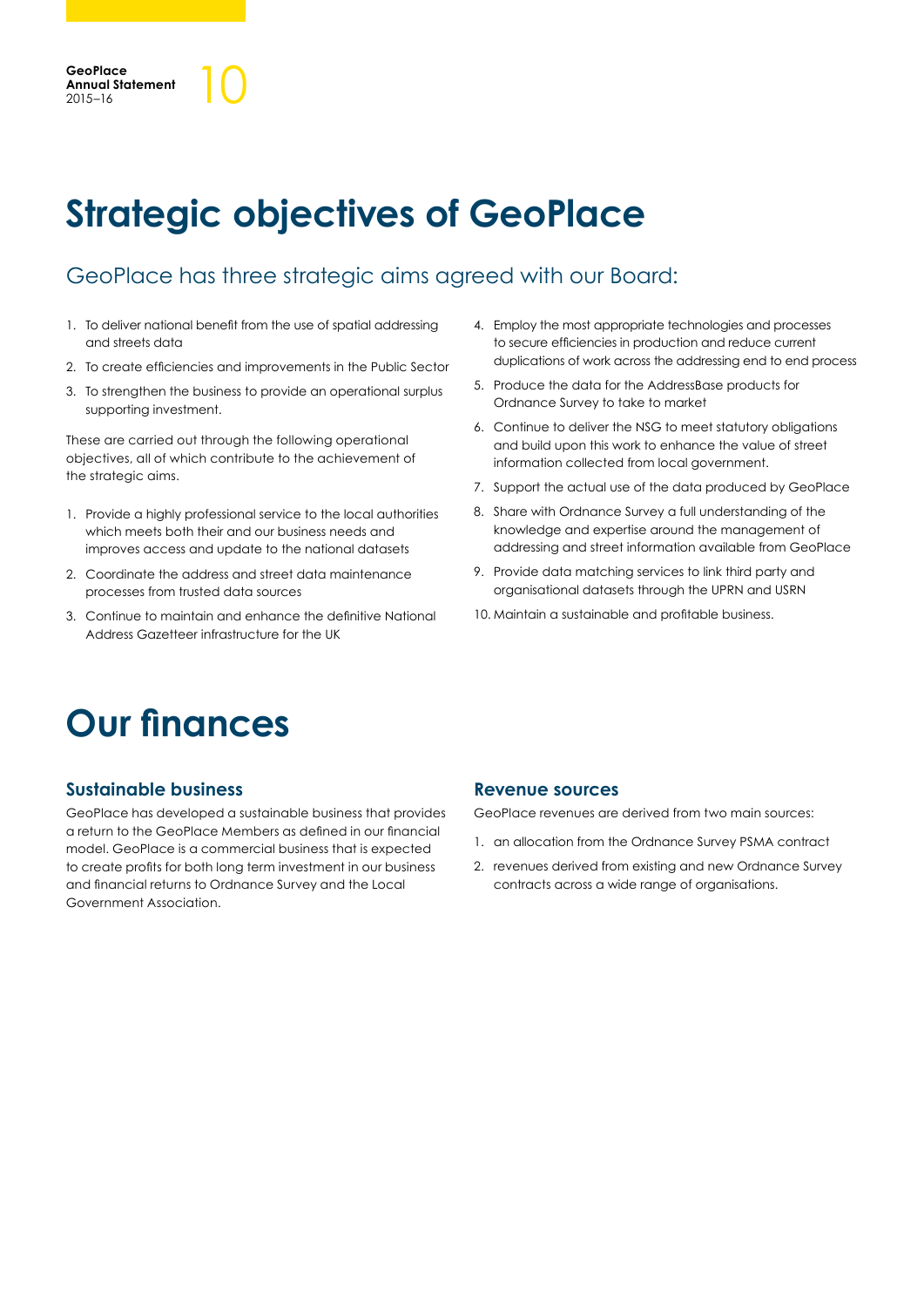# **Work planned for the next year**

Our focus for 2015 - 2016 is on investing in and continuing development of the solid platform from which to develop future opportunities in line with our longer term strategic vision.

This focus will be one of consolidation of existing and multifarious data management processes into a single data management environment. Our commitment to an Enterprise Architecture for the business will allow us to reduce technical debt and introduce enhanced data capture and management tools for our primary data suppliers.

Alongside this we will work with our Members to add further appropriate capacity to support new revenue opportunities as a result of wider use of the data that we manage.

Our specific work programme for the forthcoming year is listed below.

Continue to improve working with the Participating Authorities for the provision of updates to GeoPlace through the Data Cooperation Agreement (DCA).

Effectively manage the contractual and operational relationships with data providers and specifically with Ordnance Survey.

Introduce and use GeoHub for supply chain data management. This will allow real time access to and provision of data content.

Ensure that the NAG is able to incorporate specification changes requested by customers

Incorporate spatial address data for Northern Ireland, Isle of Man and the Channel Islands to meet customer demand.

Update systems to allow for the withdrawal of legacy OS addressing products and provide change intelligence on address and street data to Ordnance Survey

Work with Ordnance Survey to develop and deliver a new national highways dataset that meets the requirements of both the PSMA and commercial markets.

Introduce an Enterprise Architecture framework for GeoPlace.

Introduce enhanced interfaces for creating local authorities for streamlining the collection and integration of address and street data into a centralised hub. Subject to consultation and ratification of Central Maintenance Services by ACE, these services will be provided to Participating Authorities through the DCA.

Migrate online services and websites to new technical platform.

Work with Royal Mail to improve the interface between local authorities and Royal Mail for exchange of data.

Invest in additional capacity and capability for GeoPlace data matching and advisory services.

Plan the future IT infrastructure for GeoPlace and creation of an Infrastructure Strategy.

Work with internal and external stakeholders to develop the GeoPlace streets strategy. To review and enhance existing data services and collaborative opportunities for GeoPlace, local authorities, JAG(UK), OS, DfT and DEFRA.